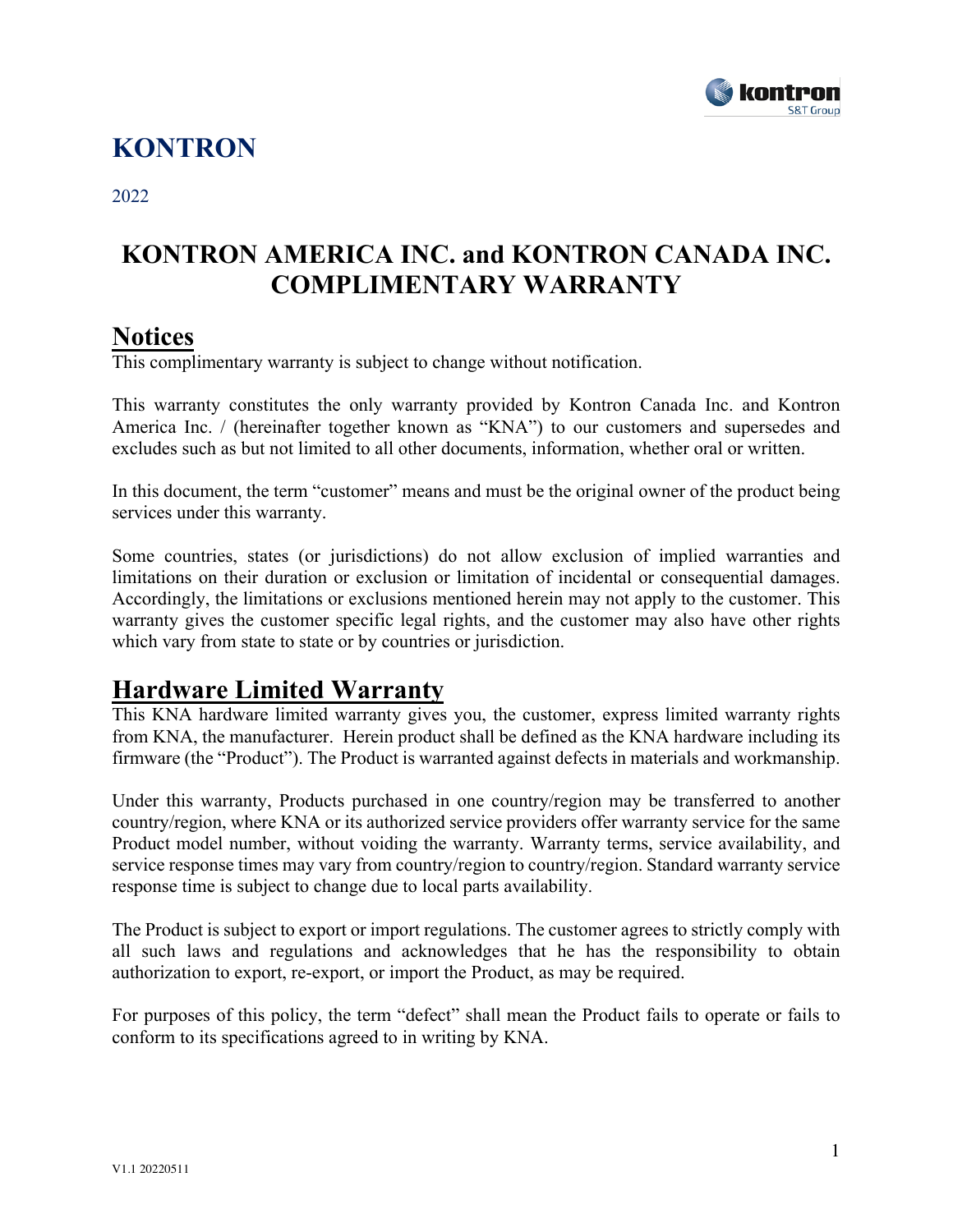

Customer of the Product shall return any defective Product in accordance with KNA's standard Returned Material Authorization (RMA) procedure, and shall be returned to any location to be designated by KNA. KNA shall pay one-way return shipping costs only (excluding taxes and duties). The customer shall incur all shipping and insurance costs to return the defective Product to any KNA repair facility.

KNA's sole and exclusive obligation is to repair or replace with new or refurbished materials (equal or better specifications), at its option, any Products covered under this warranty, provided that KNA receives written notice of the defect during the period of warranty. KNA is under no obligation to rework material to current revisions at KNA's expense unless KNA is required to rework to current revisions because it does not have parts available to repair or replace the Product in conformance with its existing configuration specification or if rework is required to meeting quality and performance standards of existing configuration specifications.

This limited warranty covers repairs at KNA's facilities only. Labor, transportation or other expenses to repair or reinstall warranted Products on site or at customer's premises are not included.

This warranty is in lieu of all other warranties, express, implied or statutory, including without limitation those of merchantability, fitness for a particular purpose, all of which are expressly disclaimed. KNA warrants that Product warranty repairs and replacements will be free from defects in materials and workmanship.

**For all the options mentioned in this document, please refer to the specific agreement or terms and conditions.**

## **No problem found returns**

Any Products returned for warranty service which are found to be "No Problem Found (NPF)" will be charged a handling and shipping fee.

## **Exclusions**

The Product is not warranted to be uninterrupted or error-free, KNA is not responsible for failure to follow instructions provided.

This limited warranty shall not apply to any Product, or parts thereof, that:

(a) has had the serial number, model number, or other identification markings modified, altered, removed or rendered illegible;

(b) has been damaged by or subject to improper installation or operation, misuse, accident, neglect and/or has been used in any way other than in strict compliance with KNA's operation and installation manual;

(c) has become defective or inoperative due to its integration or assembly with any equipment or products not supplied by KNA;

(d) has been repaired, modified or otherwise altered by anyone other than KNA, and/or has been subject to the opening of any sealed cabinet boxes or covers without KNA's prior written consent.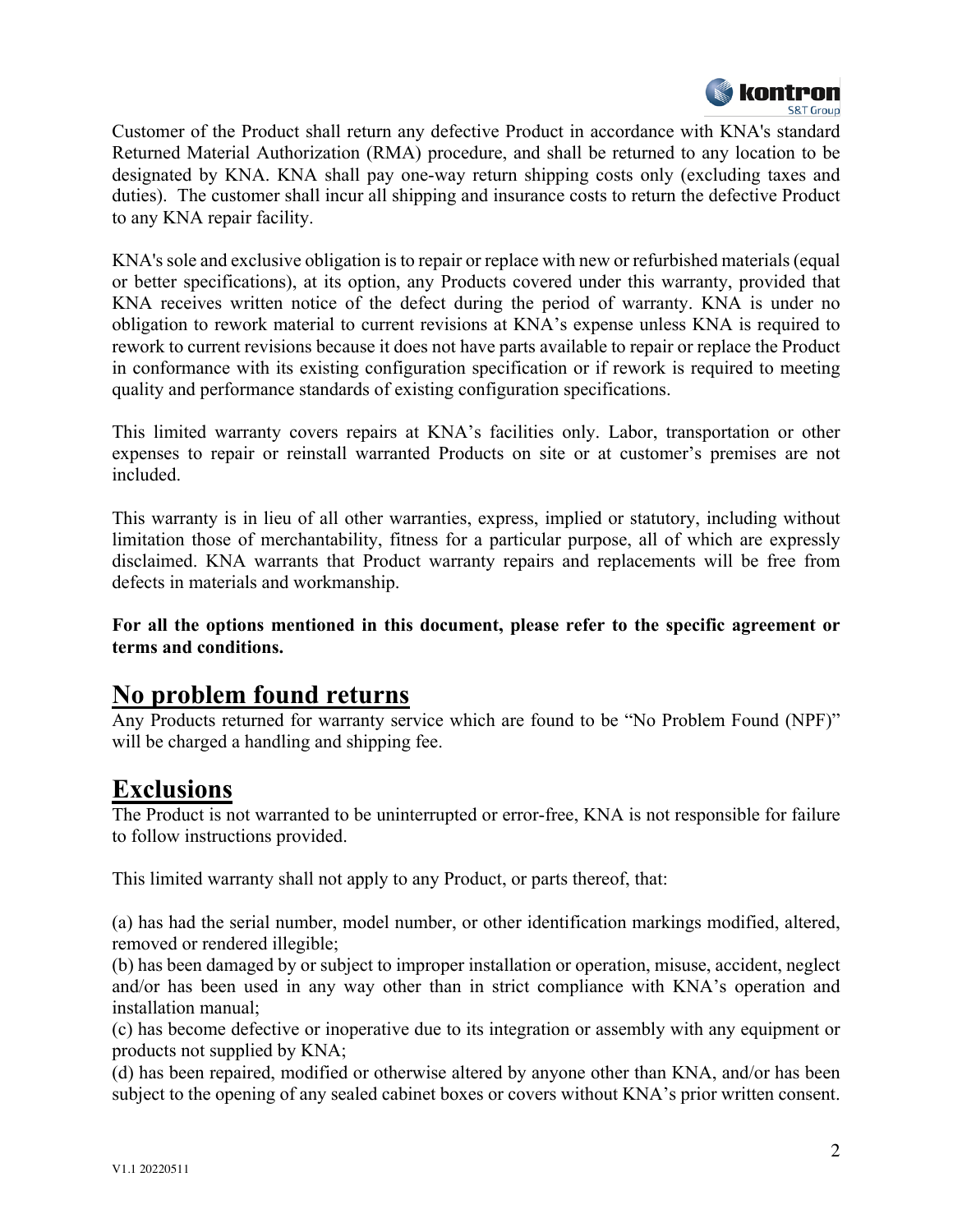

If any warranty claim by customer falls within any of the foregoing exceptions, customer shall pay KNA its then current rates and charges for such services.

KNA is not responsible for loss of data or damage of any programs, removable media, nor responsible for data restorations.

KNA is not responsible for loss or data or damage due to third party virus, infection, worm or similar malicious code.

KNA is not responsible for interoperability or compatibility issues that may arise when products not supported by KNA, products which have been misconfigured (by others other than KNA), and/or third party products are installed into KNA Products which were not intended for such configurations.

## **Out of warranty repairs**

Upon request, KNA shall perform repairs to Products as long as these are within the Product's service life and replacement components are still available. Such repairs shall be done in a professional manner at the then current rate.

Shipments to and from KNA's repair facilities shall be borne by customer, including all taxes and duties.

## **Limitation of Liability**

KNA reserves the right to investigate any warranty claims to quickly resolve the problem or to determine whether such claims are proper. In the event that after repeated efforts KNA is unable to repair or replace a defective Product, then customer's exclusive remedy and KNA's entire liability in contract, tort or otherwise shall be the payment by KNA of customer's actual damages after mitigation, but shall not exceed the purchase price actually paid by customer for the defective Product.

KNA makes no representations or other warranty of any other kind express or implied. In no event shall KNA be liable to customer for any special, incidental or consequential damages for breach of any of its obligations under this policy, including but not limited to loss of profits or revenues; loss of anticipatory profits; loss of use of equipment; damage to equipment; cost of capital; cost of substitute Products or equipment; facilities or services; downtime costs; or claims of customer customers for such damages, caused by any defective equipment, whether such defect is warranted against or not.

## **Customer Responsibilities**

- Customer to provide timely and accurate information about systems when filling out a warranty claim.
- Customer to provide accurate and current contact information regarding service requests.
- Customer to maintain a proper environment for KNA hardware
- Customer maintains KNA Products with latest firmware, or additional software, and follow instructions for temporary workarounds from KNA.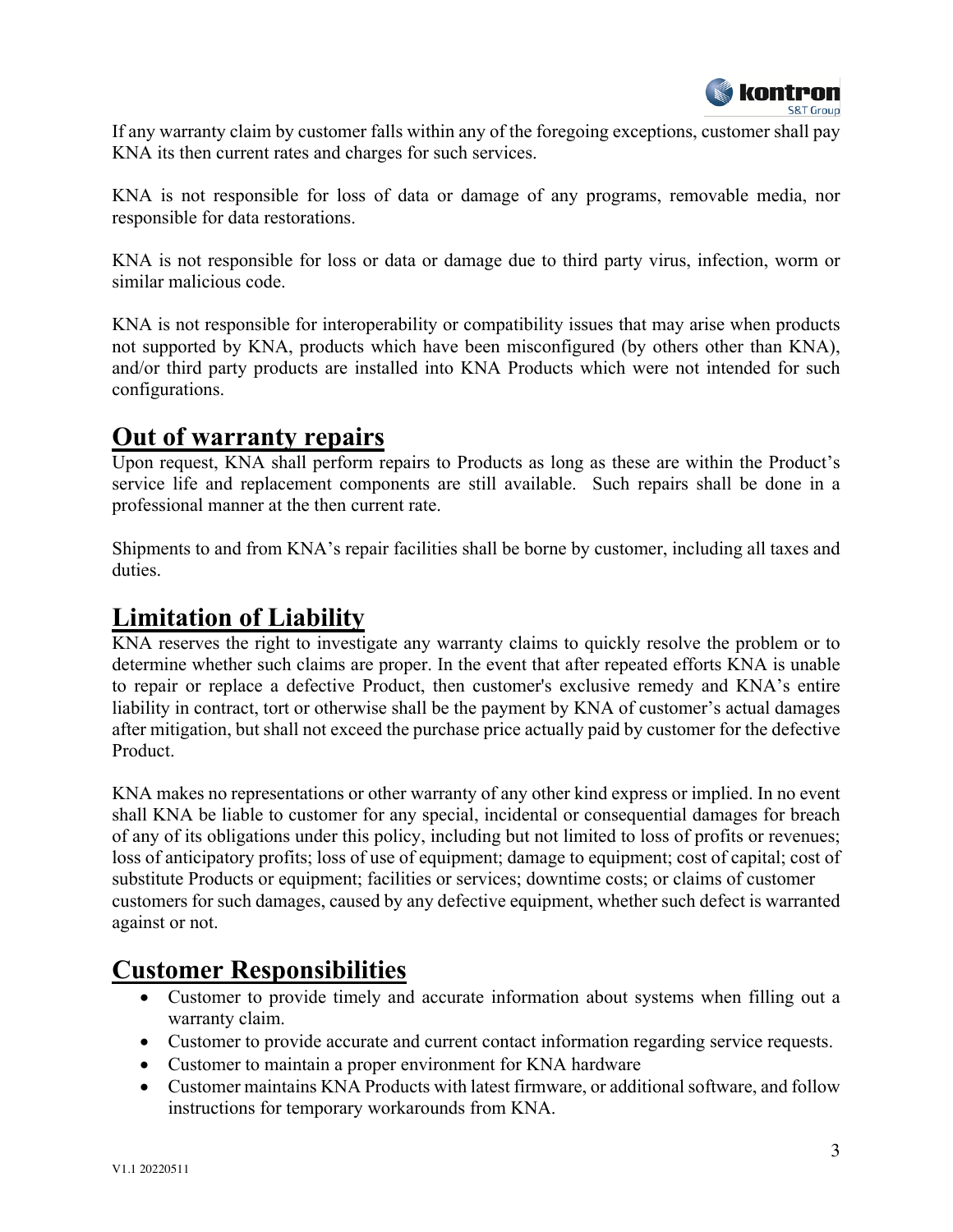

- Customer could allow KNA to keep resident on your systems diagnostic tools to find issues to improve time to diagnose the issue.
- Customer may provide connectivity through a KNA approved communication line.
- Customer should provide KNA data resulting from diagnostics with electronic data transfer.
- Customer should maintain proper backup and restoration services on KNA hardware.
- When shipping the Product to KNA's repair facilities, the Customer shall remove all data, including confidential information, proprietary information and personal information on the Product or if the Customer is unable to remove any such information, modify the information to prevent its access by another party or so that it is no personal data under applicable law. KNA shall not be responsible for the loss, corruption or disclosure of any data, including confidential information, proprietary information, or personal information, on a Product returned or accessed for warranty service.

#### **Parts-and-labor for KNA product only service**

Under the terms of this warranty, and in conjunction with KNA's RMA procedures, KNA will provide replacement parts free of charge. This warranty does not include any onsite services to replace the defective parts or Products.

## **Limited Warranty Period**

The Product warranty is specified and has a fixed period dating from the date of invoice. The following Products are covered for the durations shown below:

| <b>KNA Product</b>                                                                               | <b>Limited Warranty</b><br><b>Period</b>                                                 |
|--------------------------------------------------------------------------------------------------|------------------------------------------------------------------------------------------|
| Symkloud MS Series including power supplies, fans,<br>hub/switch modules, and processor modules. | <b>3 Years Parts-and-labor</b><br>for KNA products only                                  |
| Mobile Edge (ME) Series including power supplies,<br>fans, modules.                              | <b>3 Years Parts-and-labor</b><br>for KNA products only                                  |
| Carrier Grade (CG) Series including power supplies,<br>fans, and motherboards.                   | <b>3 Years Parts-and-labor</b><br>for KNA products only                                  |
| All other Kontron products                                                                       | 2 Years Parts-and-labor<br>for KNA products only                                         |
| Out-of-warranty repairs                                                                          | 90 days from the repair<br>date recorded by serial<br>number in KNA's repair<br>database |
| In-warranty repairs                                                                              | <b>Balance of the original</b><br>warranty period or 90<br>days, whichever is longest.   |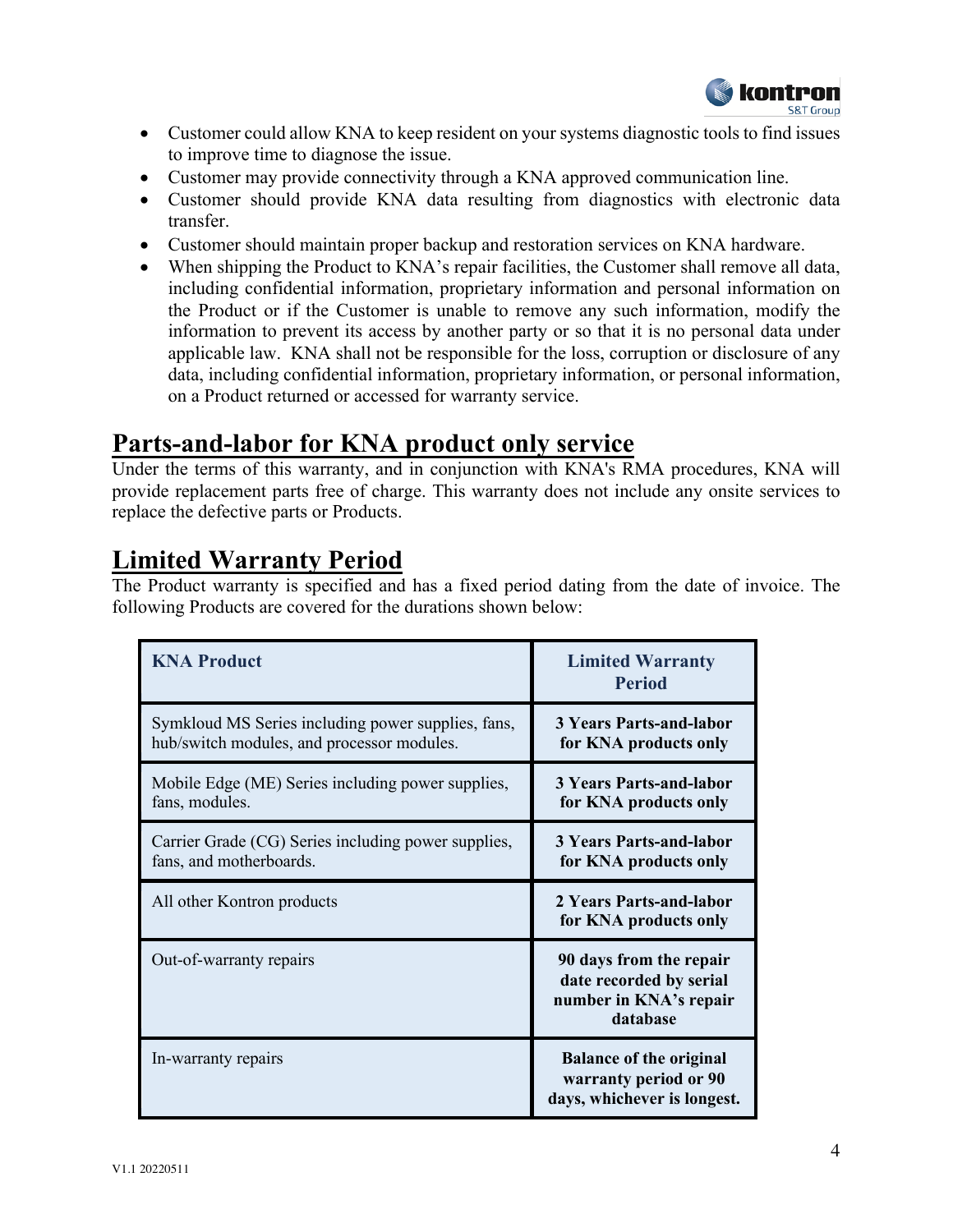

## **Option: Extending warranty period**

Notwithstanding the above Limited Warranty Period table, if Customer has purchased an extended warranty option, the Product will be warrantied as per the Limited Warranty table above plus the period of the Extended Warranty option.

## **Service Level Agreement**

The following service level agreement ("SLA") shall be provided with the basic repair service:

| <b>Service</b>   | Standard SLA <sup>1</sup>                                     | <b>Description</b>                                                                                                                                                                                                                                         |
|------------------|---------------------------------------------------------------|------------------------------------------------------------------------------------------------------------------------------------------------------------------------------------------------------------------------------------------------------------|
| Get RMA #        | Next business day                                             | If customer provides the following minimal<br>information: Product serial number, part number, a<br>detailed description of the issue, the billing and<br>shipping addresses, KNA will issue an RMA number<br>to the customer within the next business day |
| Product repaired | 15 business<br>days<br>from receipt at KNA<br>repair facility | Once Product is received at KNA's repair facility, the<br>Product shall be repaired and returned to customer site<br>within the SLA                                                                                                                        |

1. Response times are based on local (to KNA repair facilities) standard business days. Response times are measured from time initial request (phone call, email etc.) and every effort will be made by KNA to respond but may vary depending on local conditions or country. The response times constitute targeted goals to be provided by KNA to customer, and it is understood that KNA shall use commercially reasonable efforts to respond to customer requests within the target times. Accordingly, the parties agree that any sporadic failure to meet targeted times shall not constitute a breach of KNA obligations under this document.

## **Software Limited Warranty**

Except as provided in the applicable software end-user license or program license agreement, or if otherwise provided under local law, software products, including any software products, freeware (as defined below) or the operating system preinstalled by KNA are provided "as is" and with all faults, and KNA hereby disclaims all other warranties and conditions, either express, implied, or statutory, including, but not limited to, warranties of title and non-infringement, any implied warranties, duties or conditions of merchantability, of fitness for a particular purpose, and of lack of viruses.

To the maximum extent permitted by applicable law, in no event shall KNA or its suppliers be liable for any special, incidental, indirect, or consequential damages whatsoever (including, but not limited to, damages for loss of profits or confidential or other information, for business interruption, for personal injury, for loss of privacy arising out of or in any way related to the use of or inability to use the software product, even if KNA or any supplier has been advised of the possibility of such damages and even if the remedy fails of its essential purpose.

## **Freeware operating systems and applications**

KNA does not provide support for software provided under public license by third parties, including operating systems or applications ("Freeware"). Support for Freeware provided with KNA Hardware Products is provided by the Freeware vendor. Please refer to the Freeware operating system or other Freeware application support statement included with your KNA Hardware Product.